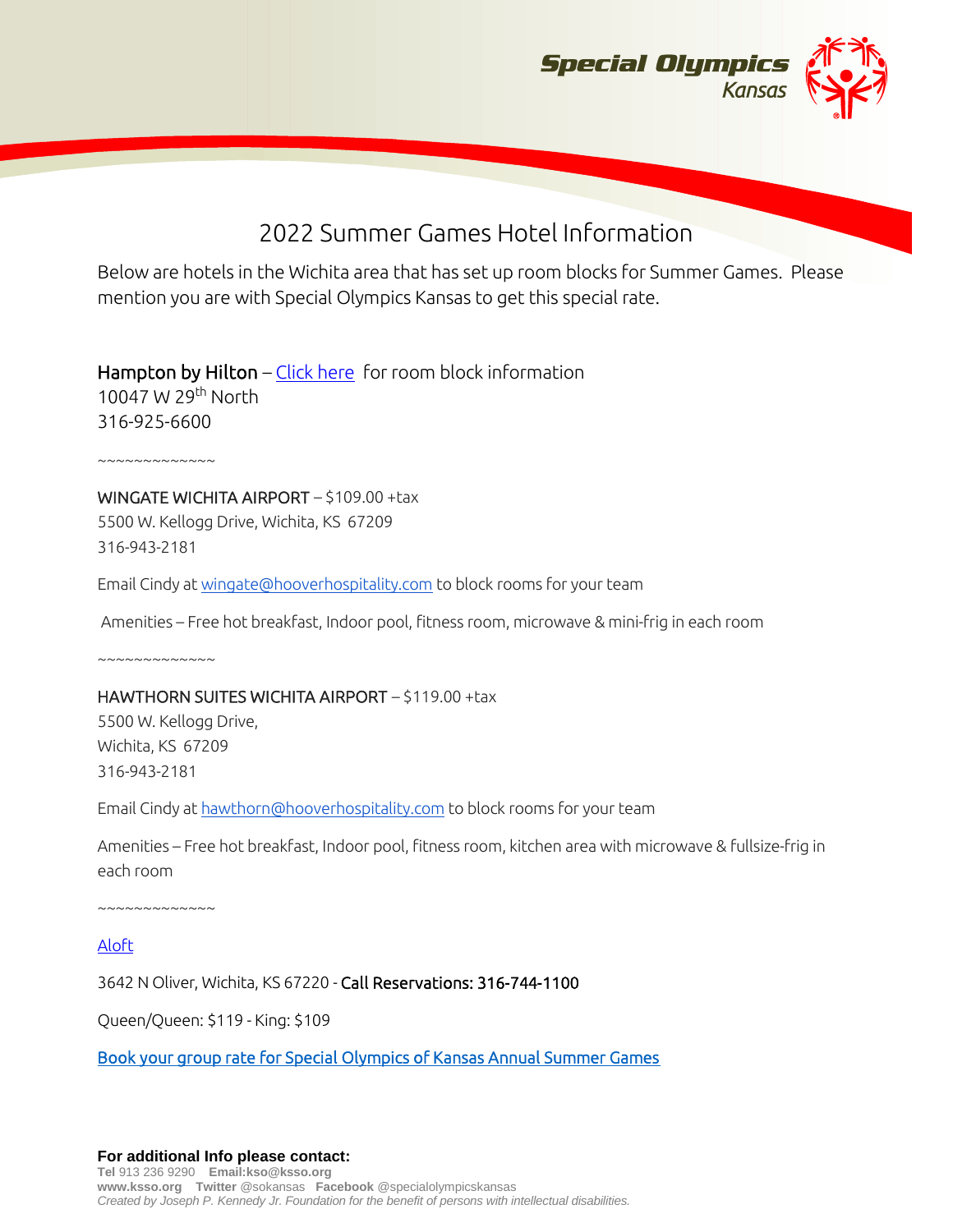

### [Candlewood Suites East](https://www.ihg.com/candlewood/hotels/us/en/wichita/ictcl/hoteldetail?cm_mmc=GoogleMaps-_-CW-_-US-_-ICTCL) --- Ask for Christopher Wren

5211 E Kellogg Dr. Wichita, KS 67218 - Call Reservations: (316) 685-2233

King Studio Suite: \$105; One Bedroom King Suite: \$120; Two Bed (King/Queen), Two Bathroom Suite: \$140

~~~~~~~~~~~~~

#### [Comfort Inn & Suites](https://www.choicehotels.com/kansas/wichita/comfort-inn-hotels/ks239?mc=llgoxxpx)

7856 E 36th Street N. Wichita, KS 67226 - Call Reservations: 316-634-2303

Queen/Queen: \$110

#### *BOOK ROOMS BY: May 13th, 2022*

~~~~~~~~~~~~~

#### [Holiday Inn Northeast](https://www.ihg.com/holidayinnexpress/hotels/us/en/wichita/ictgr/hoteldetail?cm_mmc=GoogleMaps-_-EX-_-US-_-ICTGR)

2340 N Greenwich, Wichita, KS 67226 - CALL RESERVATIONS: 316-927-3850, [Click Here for Reservations](https://www.ihg.com/holidayinnexpress/hotels/us/en/find-hotels/hotel/rooms?qDest=2340%20N%20Greenwich,%20Wichita,%20KS,%20US&qCiMy=52022&qCiD=3&qCoMy=52022&qCoD=5&qAdlt=1&qChld=0&qRms=1&qIta=99801505&qGrpCd=SOS&qSlH=ICTGR&qAkamaiCC=US&qSrt=sBR&qBrs=re.ic.in.vn.cp.vx.hi.ex.rs.cv.sb.cw.ma.ul.ki.va.ii.sp.nd.ct.sx.we.lx&qWch=0&qSmP=1&setPMCookies=true&qRad=30&qRdU=mi&srb_u=1&qSHBrC=EX&icdv=99801505)

## Hotel Accommodations: Queen/Queen: \$139 King w/ sleeper sofa: \$139

#### BOOK ROOMS BY: May 16, 2022

 $~\sim\sim\sim\sim\sim\sim\sim\sim\sim\sim\sim$ 

[Hotel at Old Town](https://www.hotelatoldtown.com/)

830 E 1st St N, Wichita, KS 67202 - CALL RESERVATIONS: 316-267-4800

#### Hotel Accommodations:

Queen Studio: \$135 King Studio: \$145 Queen/Queen Studio: \$155 One Bedroom Suite: \$225 *BOOK ROOMS BY: May 13, 2022*